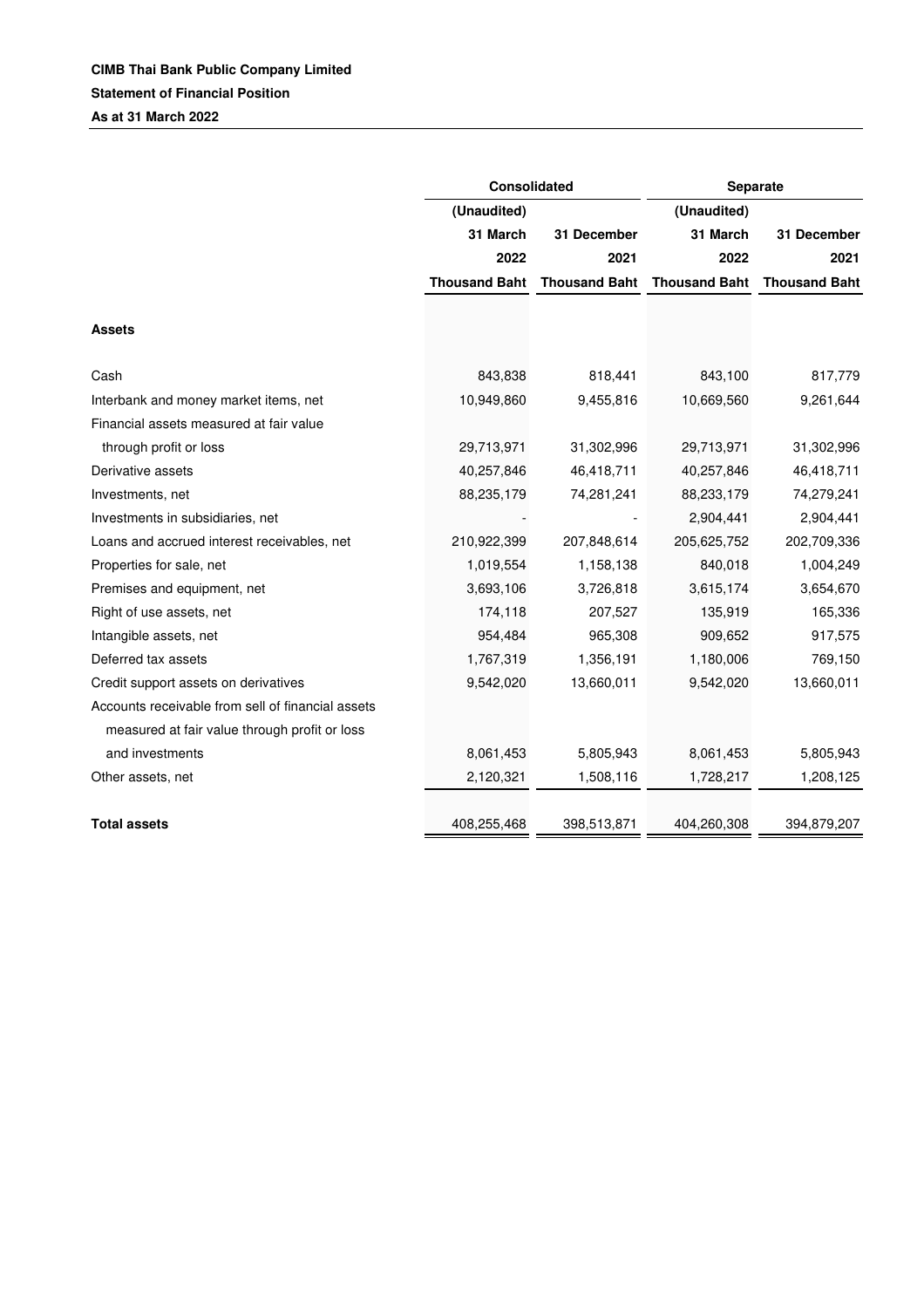## **CIMB Thai Bank Public Company Limited**

**Statement of Financial Position (Cont'd)** 

**As at 31 March 2022**

|                                                      | Consolidated         |                      | Separate             |                      |
|------------------------------------------------------|----------------------|----------------------|----------------------|----------------------|
|                                                      | (Unaudited)          |                      | (Unaudited)          |                      |
|                                                      | 31 March             | 31 December          | 31 March             | 31 December          |
|                                                      | 2022                 | 2021                 | 2022                 | 2021                 |
|                                                      | <b>Thousand Baht</b> | <b>Thousand Baht</b> | <b>Thousand Baht</b> | <b>Thousand Baht</b> |
| <b>Liabilities and equity</b>                        |                      |                      |                      |                      |
| <b>Liabilities</b>                                   |                      |                      |                      |                      |
| Deposits                                             | 195,497,362          | 182, 167, 495        | 196,080,924          | 182,778,838          |
| Interbank and money market items                     | 53,073,230           | 55,396,711           | 53,073,230           | 55,396,711           |
| Liability payable on demand                          | 415,891              | 432,383              | 415,891              | 432,383              |
| Financial liabilities measured at fair value         |                      |                      |                      |                      |
| through profit or loss                               | 16,639,181           | 17,743,843           | 16,639,181           | 17,743,843           |
| Derivative liabilities                               | 33,891,204           | 42,707,622           | 33,891,204           | 42,707,622           |
| Debt issued and borrowings                           | 31,633,430           | 29,466,009           | 31,633,430           | 29,466,009           |
| Lease liabilities                                    | 177,920              | 211,554              | 138,927              | 168,574              |
| Provisions                                           | 2,440,726            | 2,640,424            | 2,287,540            | 2,490,520            |
| Credit support liabilities on derivatives            | 15,090,749           | 14,885,571           | 15,090,749           | 14,885,571           |
| Accounts payable from purchase of financial          |                      |                      |                      |                      |
| assets measured at fair value through profit or loss |                      |                      |                      |                      |
| and investments                                      | 10,167,107           | 5,456,623            | 10,167,107           | 5,456,623            |
| Other liabilities                                    | 5,246,013            | 4,002,771            | 4,499,487            | 3,294,044            |
| <b>Total liabilities</b>                             | 364,272,813          | 355,111,006          | 363,917,670          | 354,820,738          |
| <b>Equity</b>                                        |                      |                      |                      |                      |
| Share capital                                        |                      |                      |                      |                      |
| Registered                                           |                      |                      |                      |                      |
| 34,822,261,748 ordinary shares                       |                      |                      |                      |                      |
| of Baht 0.50 each                                    | 17,411,131           | 17,411,131           | 17,411,131           | 17,411,131           |
| Issued and paid-up share capital                     |                      |                      |                      |                      |
| 34,822,261,748 ordinary shares                       |                      |                      |                      |                      |
| of Baht 0.50 each                                    | 17,411,131           | 17,411,131           | 17,411,131           | 17,411,131           |
| Premium on share capital                             | 10,145,966           | 10,145,966           | 10,145,966           | 10,145,966           |
| Other reserves                                       | 603,957              | 1,100,843            | 630,173              | 1,127,059            |
| Accretion of equity interests in subsidiary          | (42, 754)            | (42, 754)            |                      |                      |
| Retained earnings                                    |                      |                      |                      |                      |
| Appropriated - statutory reserve                     | 574,030              | 574,030              | 574,030              | 574,030              |
| Unappropriated                                       | 15,290,325           | 14,213,649           | 11,581,338           | 10,800,283           |
|                                                      |                      |                      |                      |                      |
| <b>Total equity</b>                                  | 43,982,655           | 43,402,865           | 40,342,638           | 40,058,469           |
| <b>Total liabilities and equity</b>                  | 408,255,468          | 398,513,871          | 404,260,308          | 394,879,207          |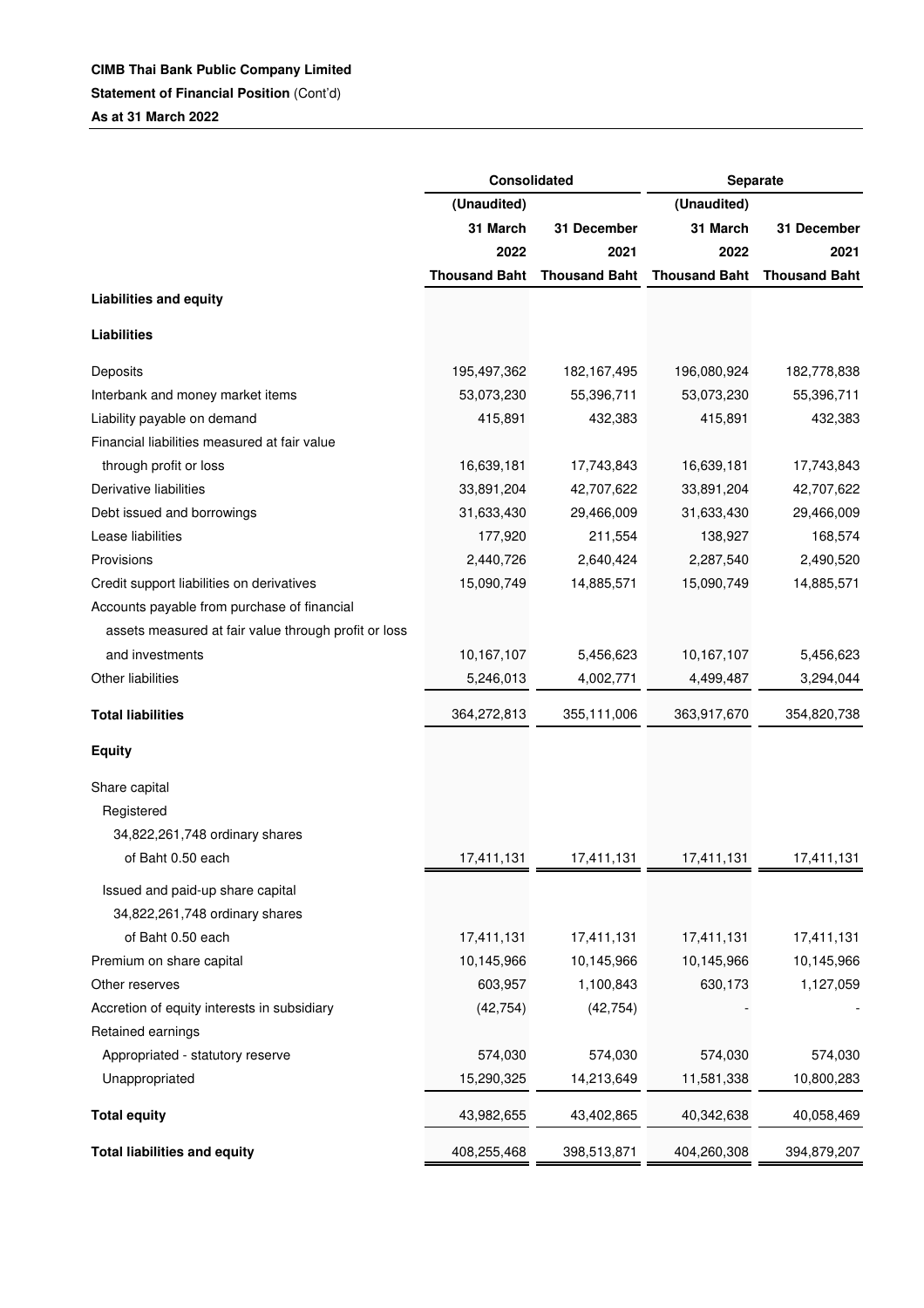|                                           |                      | Consolidated         |                      | Separate             |  |
|-------------------------------------------|----------------------|----------------------|----------------------|----------------------|--|
|                                           | (Unaudited)          |                      | (Unaudited)          |                      |  |
|                                           | 2022                 | 2021                 | 2022                 | 2021                 |  |
|                                           | <b>Thousand Baht</b> | <b>Thousand Baht</b> | <b>Thousand Baht</b> | <b>Thousand Baht</b> |  |
| Interest income                           | 2,899,717            | 3,212,300            | 2,169,814            | 2,358,101            |  |
| Interest expenses                         | (588, 545)           | (748, 272)           | (588, 337)           | (748, 061)           |  |
|                                           |                      |                      |                      |                      |  |
| Net interest income                       | 2,311,172            | 2,464,028            | 1,581,477            | 1,610,040            |  |
| Fees and service income                   | 560,683              | 510,075              | 311,528              | 419,330              |  |
| Fees and service expenses                 | (177, 230)           | (99, 951)            | (123, 905)           | (91, 111)            |  |
| Net fees and service income               | 383,453              | 410,124              | 187,623              | 328,219              |  |
| Gains on financial instruments measured   |                      |                      |                      |                      |  |
| at fair value through profit or loss, net | 453,558              | 178,347              | 453,558              | 178,347              |  |
| (Losses) gains on investments, net        | (93, 187)            | 135,328              | (93, 187)            | 135,328              |  |
| Other operating income                    | 429,111              | 322,704              | 311,479              | 228,276              |  |
| <b>Total operating income</b>             | 3,484,107            | 3,510,531            | 2,440,950            | 2,480,210            |  |
| Other operating expenses                  |                      |                      |                      |                      |  |
| Employee expenses                         | 1,101,100            | 1,095,949            | 937,843              | 944,866              |  |
| Directors' remuneration                   | 4,902                | 3,299                | 4,830                | 3,227                |  |
| Premises and equipment expenses           | 208,213              | 230,980              | 165,067              | 185,884              |  |
| Taxes and duties                          | 73,573               | 107,348              | 72,106               | 105,633              |  |
| <b>Others</b>                             | 401,485              | 643,370              | 208,471              | 297,056              |  |
|                                           | 1,789,273            | 2,080,946            | 1,388,317            | 1,536,666            |  |
| <b>Expected credit losses</b>             | 364,118              | 1,012,029            | 91,463               | 694,407              |  |
|                                           |                      |                      |                      |                      |  |
| Profit before income tax expenses         | 1,330,716            | 417,556              | 961,170              | 249,137              |  |
| Income tax expenses                       | (269, 675)           | (76, 237)            | (195, 750)           | (42, 242)            |  |
| Net profit for the period                 | 1,061,041            | 341,319              | 765,420              | 206,895              |  |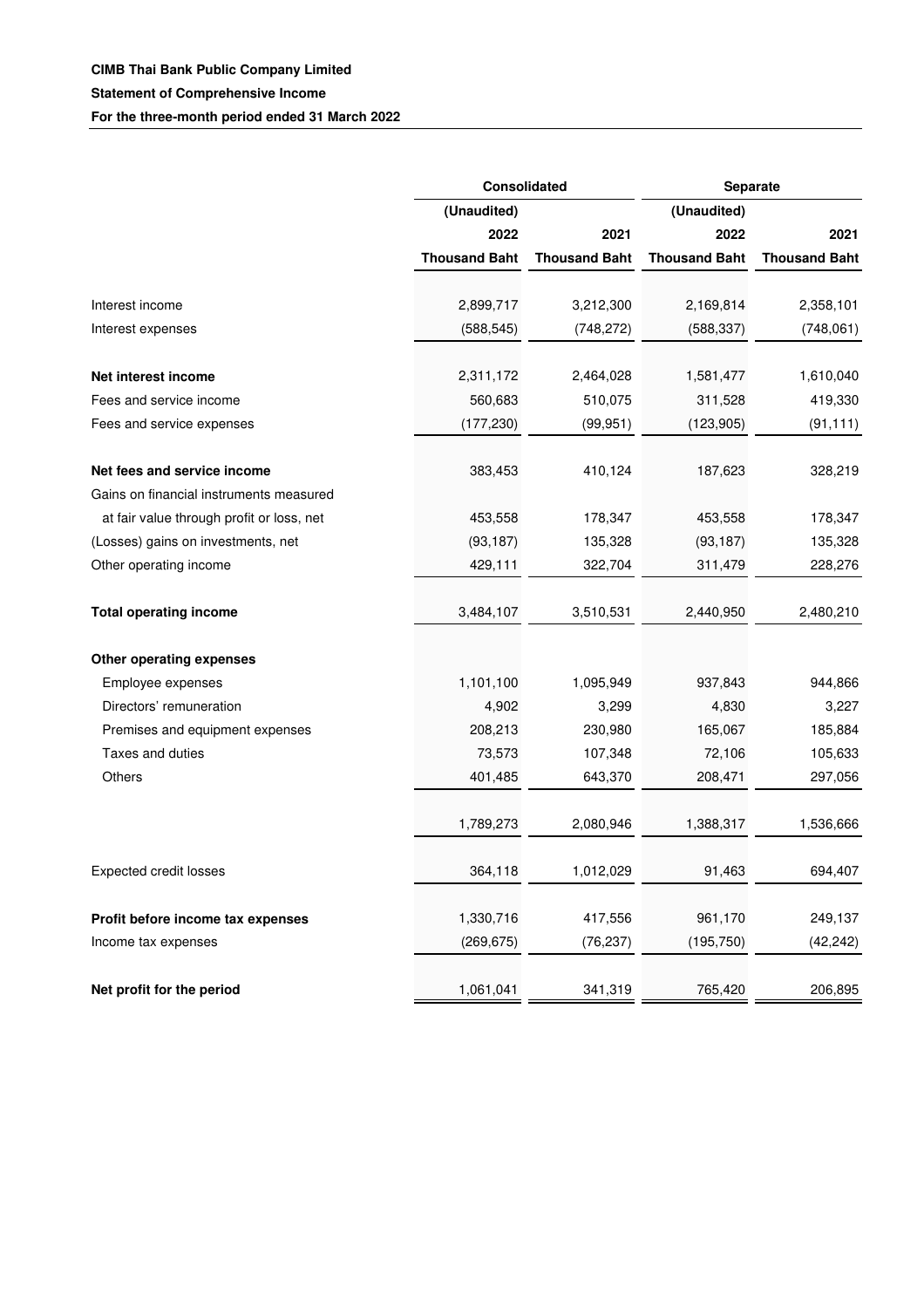## **CIMB Thai Bank Public Company Limited Statement of Comprehensive Income** (Cont'd)

**For the three-month period ended 31 March 2022**

|                                                    | <b>Consolidated</b>  |                      | Separate             |                      |
|----------------------------------------------------|----------------------|----------------------|----------------------|----------------------|
|                                                    | (Unaudited)          |                      | (Unaudited)          |                      |
|                                                    | 2022                 | 2021                 | 2022                 | 2021                 |
|                                                    | <b>Thousand Baht</b> | <b>Thousand Baht</b> | <b>Thousand Baht</b> | <b>Thousand Baht</b> |
|                                                    |                      |                      |                      |                      |
| Other comprehensive income (expenses)              |                      |                      |                      |                      |
| Items that will be reclassified                    |                      |                      |                      |                      |
| subsequently to profit or loss                     |                      |                      |                      |                      |
| Losses on investments in debt instruments          |                      |                      |                      |                      |
| measured at fair value through other               |                      |                      |                      |                      |
| comprehensive income                               | (590, 130)           | (713,059)            | (590, 130)           | (713,059)            |
| Losses on fair value of hedging instruments        |                      |                      |                      |                      |
| for cash flow hedges                               | (48, 553)            | (35,988)             | (48, 553)            | (35,988)             |
| (Losses) gains arising from translating            |                      |                      |                      |                      |
| the financial statement of a foreign operation     | (4, 727)             | 3,583                | (4, 727)             | 3,583                |
| Income tax relating to items that will be          |                      |                      |                      |                      |
| reclassified subsequently to profit or loss        | 183,027              | 117,807              | 183,027              | 117,807              |
| Total items that will be reclassified              |                      |                      |                      |                      |
| subsequently to profit or loss                     | (460, 383)           | (627, 657)           | (460, 383)           | (627, 657)           |
| Items that will not be reclassified                |                      |                      |                      |                      |
| subsequently to profit or loss                     |                      |                      |                      |                      |
| (Losses) gains on investment in equity instruments |                      |                      |                      |                      |
| designated at fair value through other             |                      |                      |                      |                      |
| comprehensive income                               | (7,979)              | 15,965               | (7, 979)             | 15,965               |
| Losses on financial liabilities designated at      |                      |                      |                      |                      |
| fair value relating to own credit risk             |                      |                      |                      |                      |
|                                                    | (13, 578)            | (78, 839)            | (13, 578)            | (78, 839)            |
| Income tax relating to items that will not be      |                      |                      |                      |                      |
| reclassified subsequently to profit or loss        | 689                  | (459)                | 689                  | (459)                |
| Total items that will not be reclassified          |                      |                      |                      |                      |
| subsequently to profit or loss                     | (20, 868)            | (63, 333)            | (20, 868)            | (63, 333)            |
| Total other comprehensive expenses                 | (481, 251)           | (690, 990)           | (481, 251)           | (690, 990)           |
|                                                    |                      |                      |                      |                      |
| Total comprehensive income (expenses)              |                      |                      |                      |                      |
| for the period                                     | 579,790              | (349, 671)           | 284,169              | (484, 095)           |